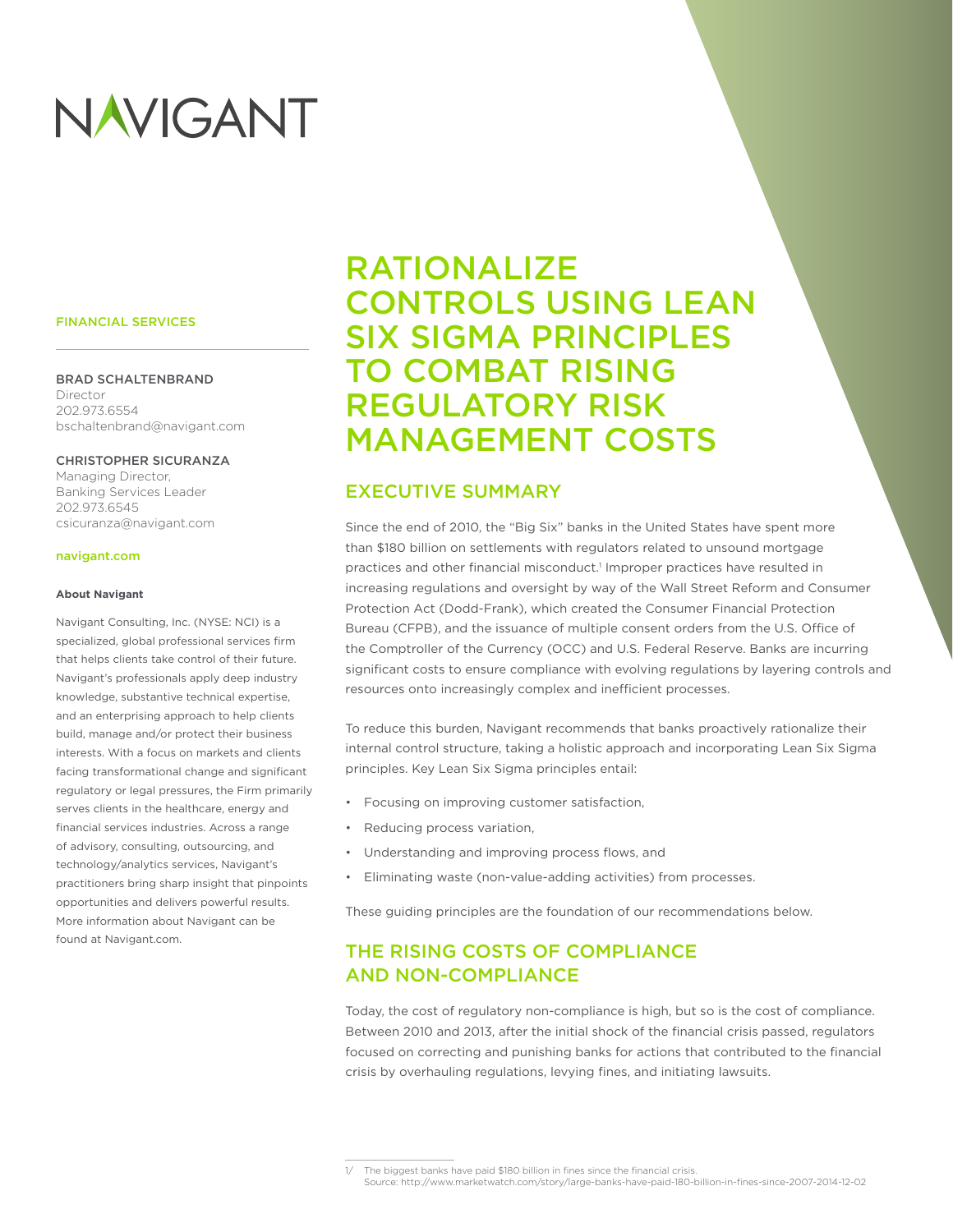A recent study by Standard and Poor's stated that large banks were expected to spend \$2 to \$2.5 billion on compliance related expenses annually.<sup>2</sup> Analysts are predicting this amount to grow by 6.9% annually as large banks continue to spend on risk management and / or compliance technologies.3

Aside from compliance costs, the banking practices that have generated the largest fines from regulations include:

- Loan Servicing Misconduct,
- Product Misrepresentation,
- Market Manipulation, and
- Lack of Employee Oversight.

## HOW TO RATIONALIZE YOUR INTERNAL CONTROL STRUCTURE LEVERAGING LEAN SIX SIGMA PRINCIPLES

Regulatory compliance is a fundamental, expensive objective for any bank. This is especially true when the velocity of change is high and banks address new regulations in a piecemeal manner, creating increasingly complex and inefficient processes. However, banks can reduce the burden of regulatory compliance, increase customer satisfaction, and improve operational effectiveness by proactively rationalizing their internal control structure leveraging Lean Six Sigma principles.

## Gather and Proactively Address VOC (Voice of the Customer) to Improve Customer Satisfaction

A central focus of Lean Six Sigma is to improve customer satisfaction. Many regulations and regulator enforcement actions (such as Dodd-Frank, Consent Orders, penalties, etc.) stem from unfairly treated and unsatisfied customers. A proactive approach to gather and analyze VOC will increase customer satisfaction, help banks stay ahead of the compliance curve, and minimize operational disruptions. Successful institutions actively monitor and review current events, customer complaints, and social media to identify control breakdowns and accurately gauge the sentiment of the customers they serve. In addition, they solicit feedback and engage in open dialogue with regulators to understand and opine on the direction and nature of future regulations (e.g., the CFPB focus has been on consumer protection from malpractice). This allows banks to proactively implement solutions to improve customer satisfaction, address pending regulations, and / or potentially mitigate the need for additional regulations.

## Centralize Regulations and Map to Procedures and Controls to Measure Compliance

Responsibility for regulatory compliance is often divided among numerous stakeholders with inconsistent compliance processes. To ensure regulatory compliance consistency and completeness, a best practice is for legal and compliance functions to maintain an up to date, centralized system of all applicable regulatory pronouncements along with the business units, products, and systems impacted by each regulation. Ideally this system includes a translation of the technical requirements (i.e., regulatory pronouncements) by legal and compliance experts into defined business requirements to avoid misinterpretations and to make comparisons easier. Once regulations are catalogued, they are mapped to existing procedures and controls to measure compliance. This centralized system decreases the likelihood of neglecting regulations, eliminates the need for individual business units to review and interpret regulatory pronouncements in a siloed manner, and helps identify process and control improvement opportunities.

## Eliminate Unnecessary Redundancies to Reduce Variation and Streamline Processes

Lean Six Sigma promotes reducing variation while ensuring regulatory compliance. To do so, forward thinking institutions perform a holistic overlap analysis to identify similar requirements and the limitations associated with each (e.g., loss mitigation mailing timeframes, dual tracking requirements). Rather than trying to comply with each requirement independently, they consider the costs and benefits of focusing on the most stringent requirements. This conservative approach simplifies the operational and internal control requirements and eliminates the need to address future changes until a more stringent regulation is imposed.

Additionally, a similar analysis helps to identify and eliminate redundant procedures and controls. Redundant controls are often rendered ineffective because there is an expectation that another control or individual will be there to ensure regulatory compliance. If multiple processes within an organization have procedures that address the same regulations, there is likely unnecessary overlap and inefficiency. In these instances, less is more. Eliminating redundant procedures and / or applying best practices organizationally and placing more emphasis on welldesigned, key controls mitigates material and / or multiple risks in an efficient and effective manner.

<sup>2/</sup> Standard & Poor's conducted a research in August 2012 on average cost of compliance per year for large banks in the nation since the implementation of Dodd-Frank. This cost does not reflect expected increase in cost from the new CFPB servicing rules. Source: http://www.standardandpoors.com/ratings/articles/en/us/?assetID=1245338539029

<sup>3/</sup> Based on International Data Corporation's latest publication, major banks worldwide are expected to see an average of 6.9% growth on risk management & compliance technology spending. U.S average is expected to be slightly below the global average. Source: http://www.americanbanker.com/issues/179\_7/banks-risk-tech-spending-expectedto-grow-steeply-through-2017-1064780-1.html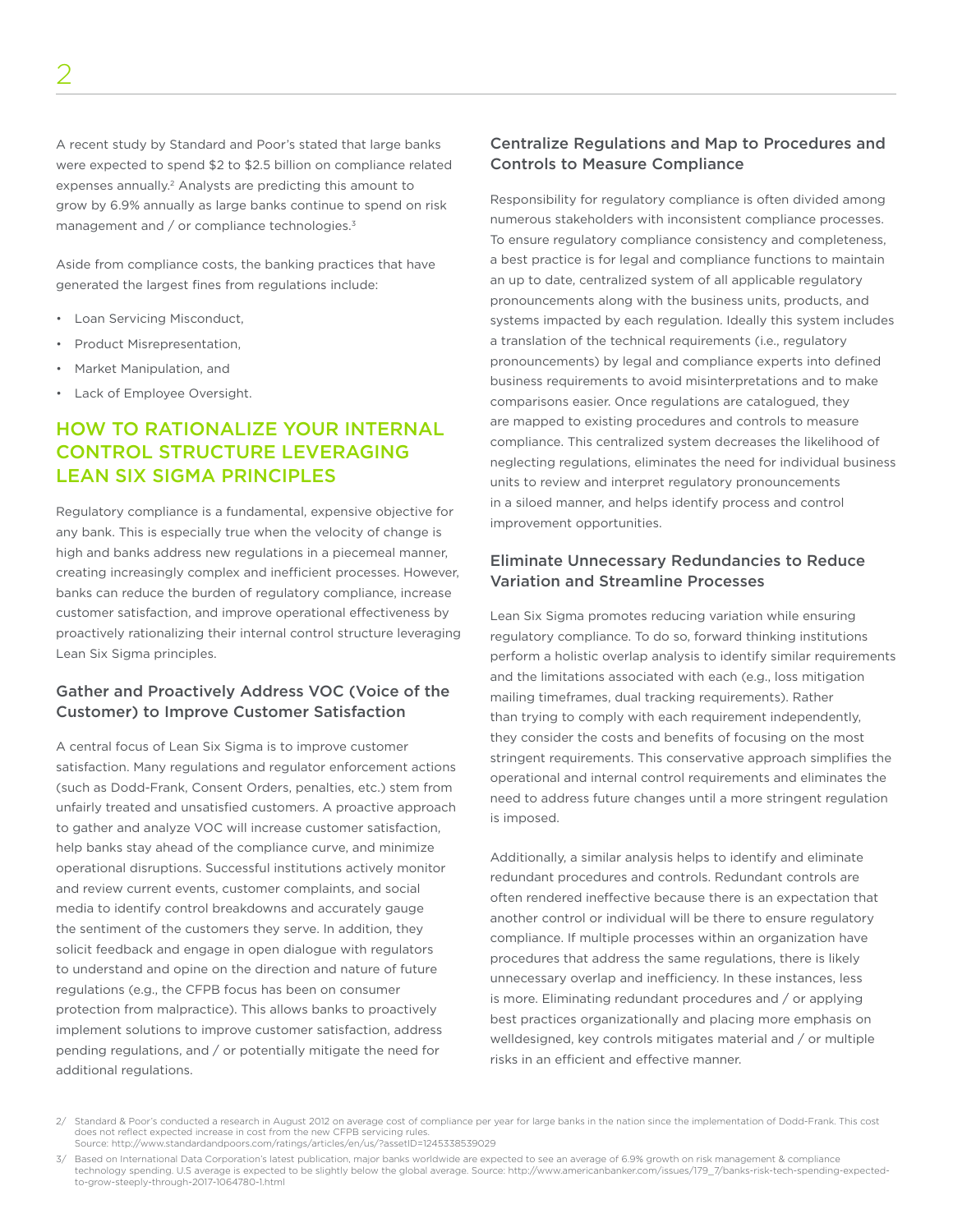### Employ Lean Controls to Eliminate Waste

Lean controls ensure regulatory compliance without sacrificing quality, speed, customer satisfaction, and cost efficiency. A best practice is to analyze where there are opportunities to implement preventive and / or automated, key controls that eliminate waste and improve processing speed. For example, the CFPB's Qualified Mortgage rules emphasize income calculations and the CFPB may require banks to provide debt-to-income ratios in future Home Mortgage Disclosure Act data submissions. We have observed elevated opportunities for risk in manual, inconsistent, and / or inaccurate income calculations by bank underwriters and loss mitigation specialists for borrowers with both standard and non-standard income. Detective controls based on sampling catch some errors and require re-work. A better, lean control comprises a clear process for all income calculations across the bank including automatic workflow / decision trees, data validation, and calculations to prevent errors.

### Monitor Controls to Ensure Ongoing Compliance

Top institutions execute periodic internal control reviews to assess their design and effectiveness in ensuring regulatory compliance. The initial review involves the legal and compliance function to validate that each control addresses its related technical requirement(s). Regulators also recommend leveraging external personnel to conduct periodic reviews and provide an independent view of internal controls.

#### Summary Chart

The chart below summarizes how financial institutions can proactively rationalize their internal control structure by leveraging Lean Six Sigma principles to reduce the burden of regulatory compliance, increase customer satisfaction, and improve operational effectiveness.

| <b>CURRENT STATE</b>                                                                                                                   | <b>SUGGESTED ACTION</b>                                                                                                                                                                | <b>ADDED VALUE</b>                                                                                                                                                                                                                                                       |
|----------------------------------------------------------------------------------------------------------------------------------------|----------------------------------------------------------------------------------------------------------------------------------------------------------------------------------------|--------------------------------------------------------------------------------------------------------------------------------------------------------------------------------------------------------------------------------------------------------------------------|
| Reactive response to customer<br>complaints and new regulations                                                                        | Gather and proactively address VOC<br>$\bullet$<br>and engage regulators                                                                                                               | • Ensures real-time understanding<br>of current customer sentiment<br>· Identifies controls breakdowns<br>Improves customer satisfaction<br>$\bullet$<br>Reduces need for<br>$\bullet$<br>additional regulations                                                         |
| Disparate housing and delegation<br>of responsibility for compliance<br>with regulatory requirements across<br>departments and systems | Centralize regulatory<br>$\bullet$<br>requirements and map to existing<br>procedures and controls                                                                                      | Eliminates individual<br>$\bullet$<br>reviews and interpretations of<br>regulatory pronouncements<br>• Decreases likelihood of<br>neglecting regulations and helps<br>measure compliance<br>Helps identify process and control<br>$\bullet$<br>improvement opportunities |
| • Overlapping regulations<br>Redundant procedures and controls                                                                         | Consider focusing on most stringent<br>regulatory requirements<br>Eliminate unnecessary redundant<br>$\bullet$<br>procedures and controls; focus on best<br>practices and key controls | Simplifies operational and internal<br>$\bullet$<br>control requirements<br>Reduces variation and<br>streamlines processes<br>Improves control effectiveness                                                                                                             |
| Manual and detective controls                                                                                                          | Employ lean controls                                                                                                                                                                   | Eliminates waste (e.g., re-work)<br>$\bullet$<br>Prevents errors<br>Improves processing speed                                                                                                                                                                            |
| Reactive, regulator-driven<br>control reviews                                                                                          | Monitor controls via periodic reviews<br>$\bullet$                                                                                                                                     | Validates control effectiveness<br>Ensures ongoing<br>$\bullet$<br>regulatory compliance                                                                                                                                                                                 |